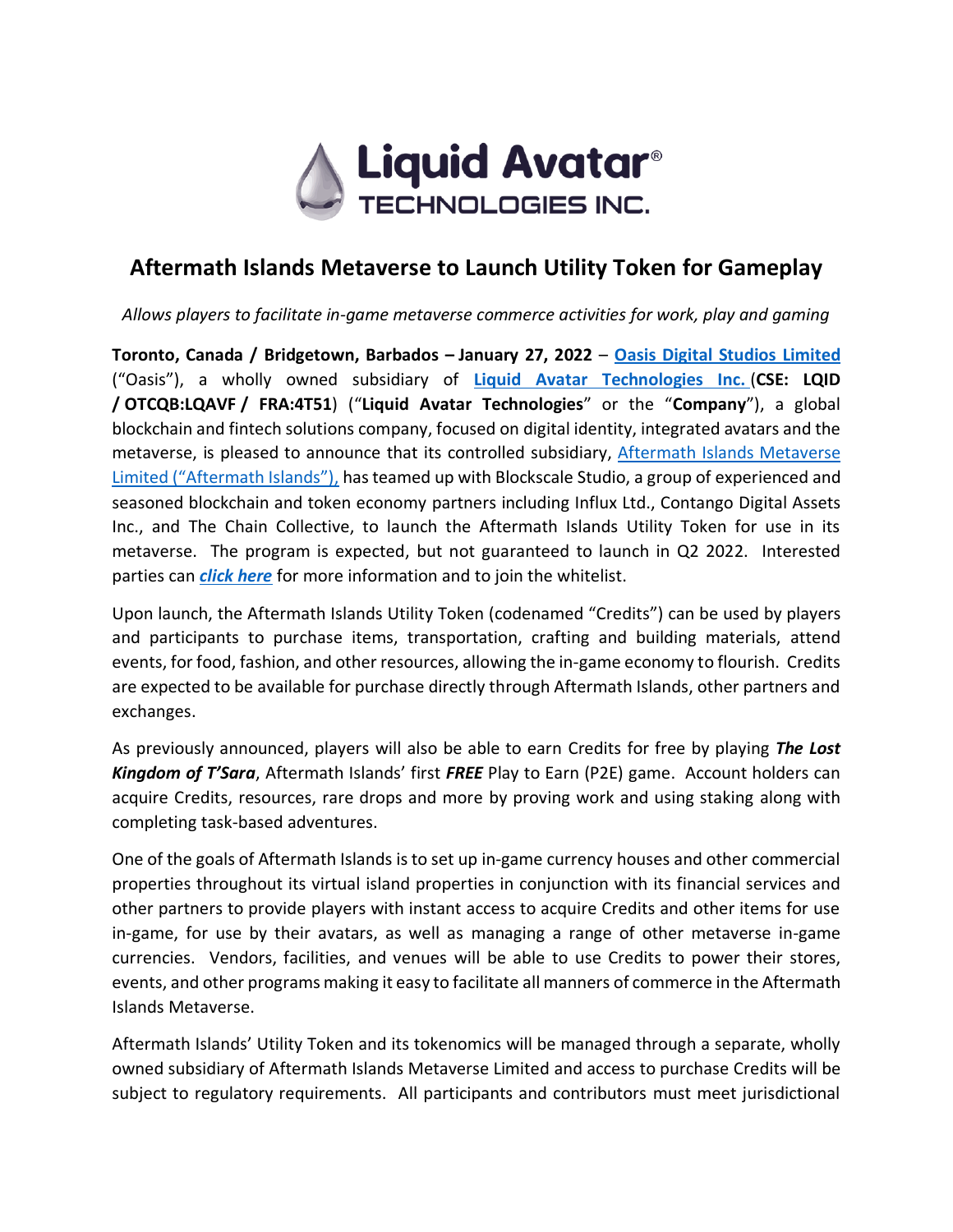requirements and have a Liquid Avatar digital wallet and create level 2 verifiable identity credentials to purchase Credits and subsequently hold an account in Aftermath Islands Metaverse to ensure that all players are *good actors*. Aftermath Islands and Blockscale intends to provide additional updates, including the chain on which the token will be available, in a reasonable time once information is known.

*"Blockscale is delighted to be partnering with Aftermath Islands to create a multi-layered metaverse that creates value for all participants and strengthens the bonds of community between them. Aftermath Islands Metaverse is one of the most interesting and promising ventures we have encountered in the Web3 space."* 

Aftermath Islands has already initiated a successful launch of the first 3 phases of its virtual land sales program and is planning to grant access to virtual escape rooms, previously announced, from several different quest points on islands and through the upcoming Aftermath Islands Explorers' League, a community center that will manage many operations and services for the Aftermath Islands Metaverse.

*"Aftermath Islands is excited to be working with Blockscale and its experienced group of partners to facilitate the creation, participation program and launch of its utility token," said David Lucatch, Managing Director Aftermath Islands Metaverse Limited, Oasis Digital Studios Limited and CEO of Liquid Avatar Technologies Inc. "Our goal is to create an in-game currency that has tremendous value for our players and the Aftermath Islands community."*

Aftermath Islands is working with brands and agencies and welcomes the opportunity explore partnerships that will create new and interactive virtual experiences for players.

## *For information on Aftermath Islands and to receive updates from Oasis Digital Studios, please [click here](https://share.hsforms.com/1bSgqjoO8SjmF58FU9WhPyA4rqa5)*

*If you would like to join our mailing list and receive updates from Liquid Avatar Technologies, please [click here](https://hello.liquidavatar.com/liquid-avatar-updates)* 

### **About Blockscale Studio**

Blockscale Studio is a syndicate of The Chain Collective, Influx Group and Contango Digital Assets. We take a modular approach to support projects with the necessary expertise and resources required at each stage of a project's lifecycle, from inception to launch and beyond.

#### **About Aftermath Islands Metaverse Limited – [www.aftermathislands.com](https://aftermathislands.com/)**

Aftermath Islands Metaverse Limited is a Barbados corporation which is 50% owned and controlled by Oasis Digital Studios Limited, a wholly owned subsidiary of Liquid Avatar Technologies Inc.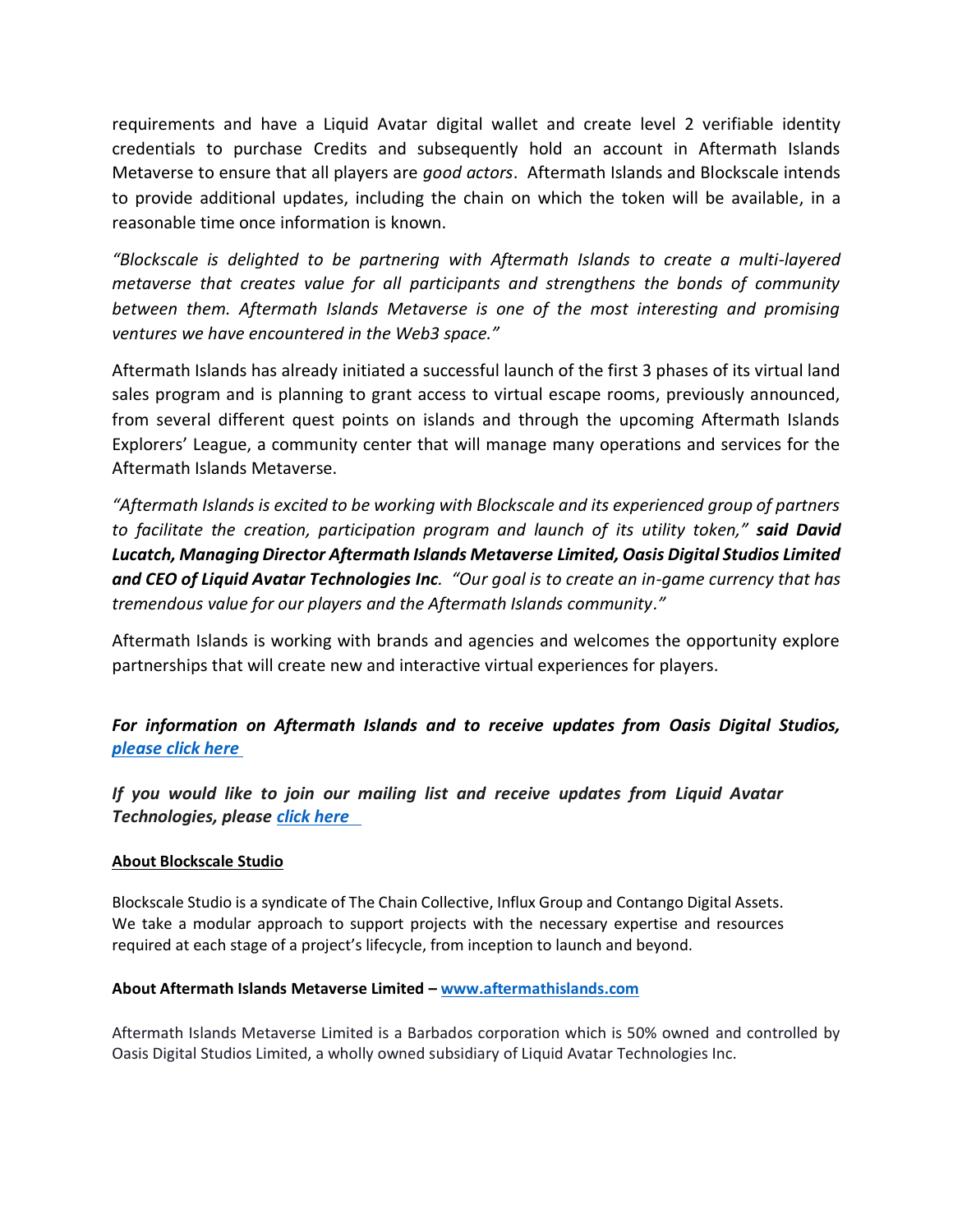Aftermath Islands as first described in the initial whitepaper published in 2017 and then subsequently updated, was based on the premise of a water-world with islands that represented destinations in a global virtual game. Since then, the Aftermath Islands metaverse has evolved and now represents exciting themed based islands, communities, and estates where players can experience a wide range of adventures and opportunities.

In Aftermath Islands' virtual world, users can buy, develop, trade, and sell Virtual Land (VL), property and assets, like buildings, crafted items, transport, and other items all through NFTs, a non-fungible token that represents the ownership of virtual and other assets. Each plot or parcel of VL is unique and owners get to choose what content they want to publish on their VL. This can range from simple scenery and structures to an interactive game, store, warehouse, dwelling, facility, or destination. Users can purchase VL as well as all other goods and services in Aftermath Islands with CREDITS, the current code name for in-game currency, fiat and other authorized currencies, coins, and tokens.

Account holders can also participate in Aftermath Islands' upcoming *FREE* Play to Earn game, *The Lost Kingdom of T'Sara* where players can prove work, stake and complete task-based adventures to earn utility tokens, resources, rare drops and more.

Aftermath Islands is a shared virtual world, much like the Metaverse described by author Ernest Cline in his science-fiction novels *Ready Player One and Ready Player Two*. Expected to launch mid-2022, Aftermath Islands will allow users to connect and interact with each other, create content, craft, participate in activities and quests and play games. Aftermath Islands will have a virtual economy where users can engage in a myriad of in-world economic transactions as well as monetize the content, items, quests, and applications they build.

For more information about Aftermath Islands, please visit [www.aftermathislands.com](https://aftermathislands.com/)

#### **About Oasis Digital Studios Limited – [www.oasisdigitalstudios.com](https://oasisdigitalstudios.com/)**

Oasis Digital Studios Limited ("Oasis") brings together leading individuals and organizations in blockchain technology, computer graphics, augmented reality, entertainment, art, sports, gaming, music, media, comic book, memorabilia, and pop culture arenas to support the fast-paced and growing digital collectible and NFT marketplace. The Oasis business model is to create storytelling, experiential and collectible partnerships with artists, sports personalities, talent, brands, and commercial enterprises to create digital offerings and digital / physical product programs via digital collectibles and NFTs.

Oasis uses multimedia, cinematics, animations, and other techniques to create unique products together with the latest Augmented Reality and virtual technologies to tell the Artist and Talent stories providing immersive experiences for Digital Collectibles and NFTs.

#### **About Liquid Avatar Technologies Inc. – [www.liquidavatartechnologies.com](http://www.liquidavatartechnologies.com/)**

Liquid Avatar Technologies Inc. focuses on the verification, management and monetization of Self Sovereign Identity, empowering users to control and benefit from the use of their online identity.

The Liquid Avatar Mobile App, available in the Apple App Store and Google Play is a verified Self Sovereign Identity platform that empowers users to create high quality digital icons representing their online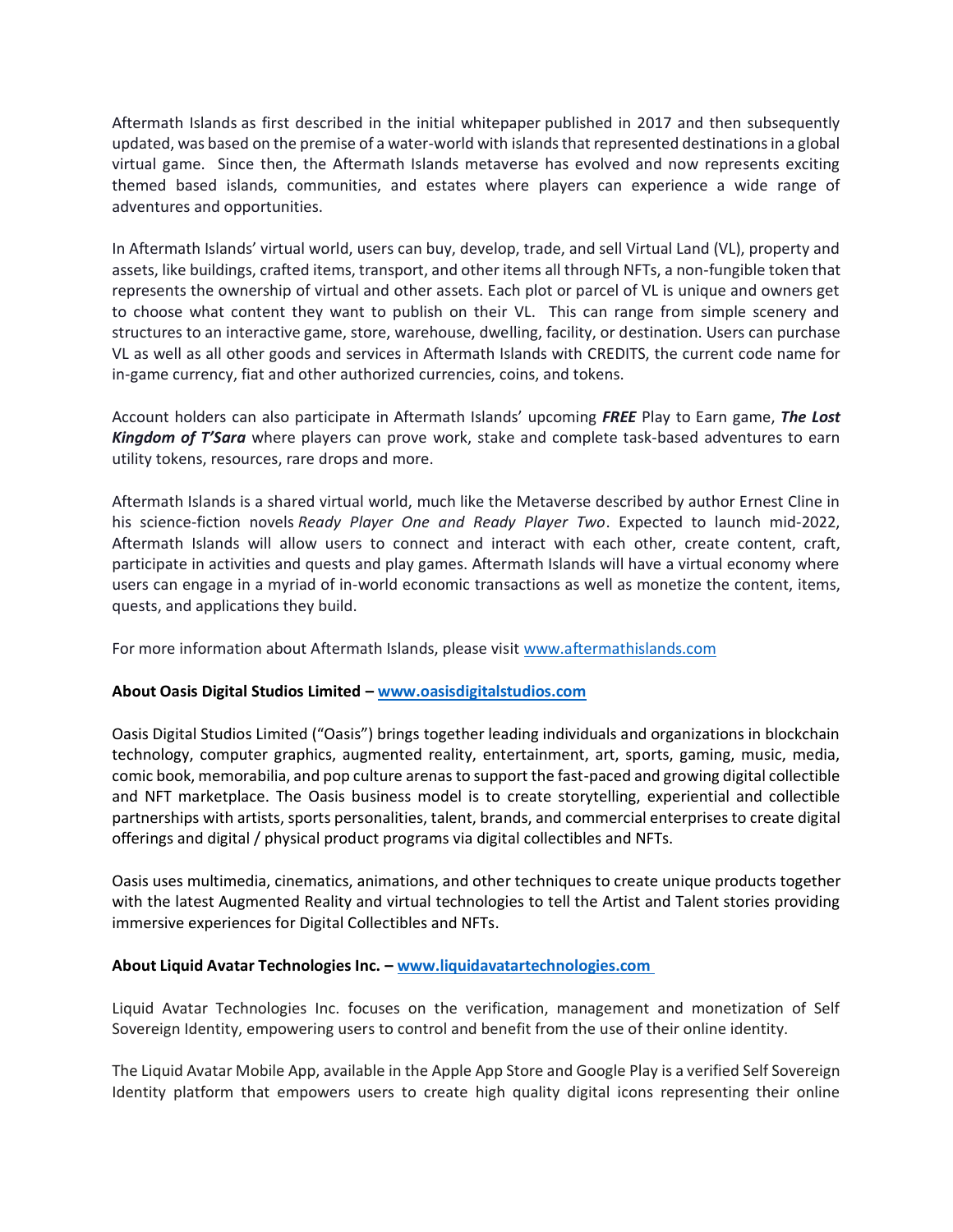personas. These icons allow users to manage and control their digital identity and Verifiable Access and Identity Credentials, and to use Liquid Avatars to share public and permission based private data when they want and with whom they want.

The Liquid Avatar Verifiable Credentials Ecosystem (LAVCE) has been developed to support all participants in a digital credential ecosystem, including the Holder, Issuer and Verifier, using state-of-the-art blockchain and open standards technologies initially as a node on the Indicio Network. The Company is a voting and steering committee member of the Trust over IP Foundation, founding and steering committee member of Cardea, a Linux Foundation Public Health project, member of the Good Health Pass collaborative, DIACC, the Covid Credentials Initiative ("CCI"), The Linux Foundation and a founding member of the Lumedic Exchange.

The Company has a suite of early-stage revenue generating programs that support the Liquid Avatar Mobile App program, including KABN KASH, a cash back and reward program that has over 500 leading online merchants and is working to release its own branded network payment card.

The Company's subsidiary, [Oasis Digital Studios,](https://oasisdigitalstudios.com/) is a creative and development agency that supports a wide range of artists, talent, and enterprises with Non-Fungible Token (NFT) solutions and has acquired 50% and control of the [Aftermath Islands](http://www.aftermathislands.com/) Metaverse program.

Liquid Avatar Technologies Inc. is publicly listed on the Canadian Securities Exchange (CSE) under the symbol "LQID" (CSE:LQID).

The Company also trades in the United States, on the OTCQB under the symbol "LQAVF" and in Frankfurt under the symbol "4T51".

If you have not already joined our mailing list and would like to receive updates on Liquid Avatar Technologies Inc., please [click here](https://hello.liquidavatar.com/liquid-avatar-updates) to join!

For more information, please visit [www.liquidavatartechnologies.com](http://www.liquidavatartechnologies.com/)

**For further information, please contact:** David Lucatch Chief Executive Officer 647-725-7742 Ext. 701 [ir@liquidavatar.com](mailto:ir@liquidavatar.com)

**US and Canadian Media Contact**: Nicole Rodrigues NRPR Group [nicole@nrprgroup.com](mailto:nicole@nrprgroup.com) 

*The CSE has not reviewed and does not accept responsibility for the adequacy or accuracy of this release.*

*All websites referred to are expressly not incorporated by reference into this press release.*

#### **Forward-Looking Information and Statements**